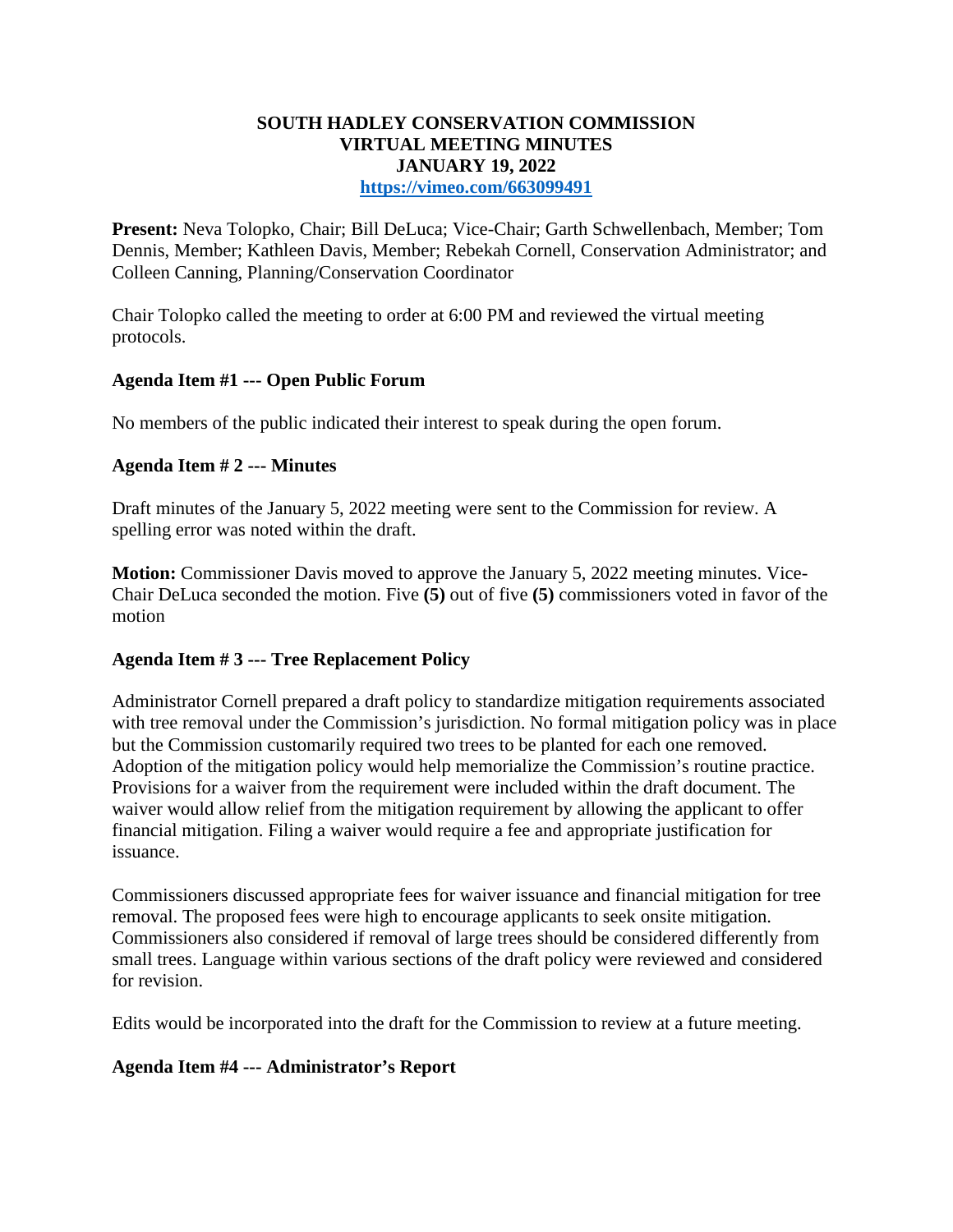Administrator Cornell detailed the following items:

- *Upcoming permit applications* The Commission could anticipate reviewing applications for industrial site redevelopment at 7 Gaylord Street and tree removal at Shadowbrook Estates.
- *Robert Frost Trail* Kestrel Land Trust was working on crafting a grant application for maintenance of the Robert Frost Trail. Commissioners were encouraged to take a survey to help benefit the application.
- *Rangeview Meadow Conservation Area* The Commission could consider a management plan for the Rangeview Meadow Conservation Area at future meeting
- *Social Justice Statement* The Commission could consider updating their social justice statement at a future meeting. Updates would take place after triannual appointments in February in the event that new members joined the Commission.
- *Photo Contest*-A contest for photos taken at Conservation Areas was now live.

#### **Agenda Item #5 --- Other New Business**

There was no new business to discuss.

#### **Adjournment**

Chair Tolopko adjourned the meeting at 7:12 PM.

Respectfully Submitted,

#### **As Approved**

Colleen Canning, Planning/Conservation Coordinator

| Document                 | <b>Document Location</b> |
|--------------------------|--------------------------|
| No Q&A Report            | $---$                    |
| <b>Draft Tree Policy</b> | Attached                 |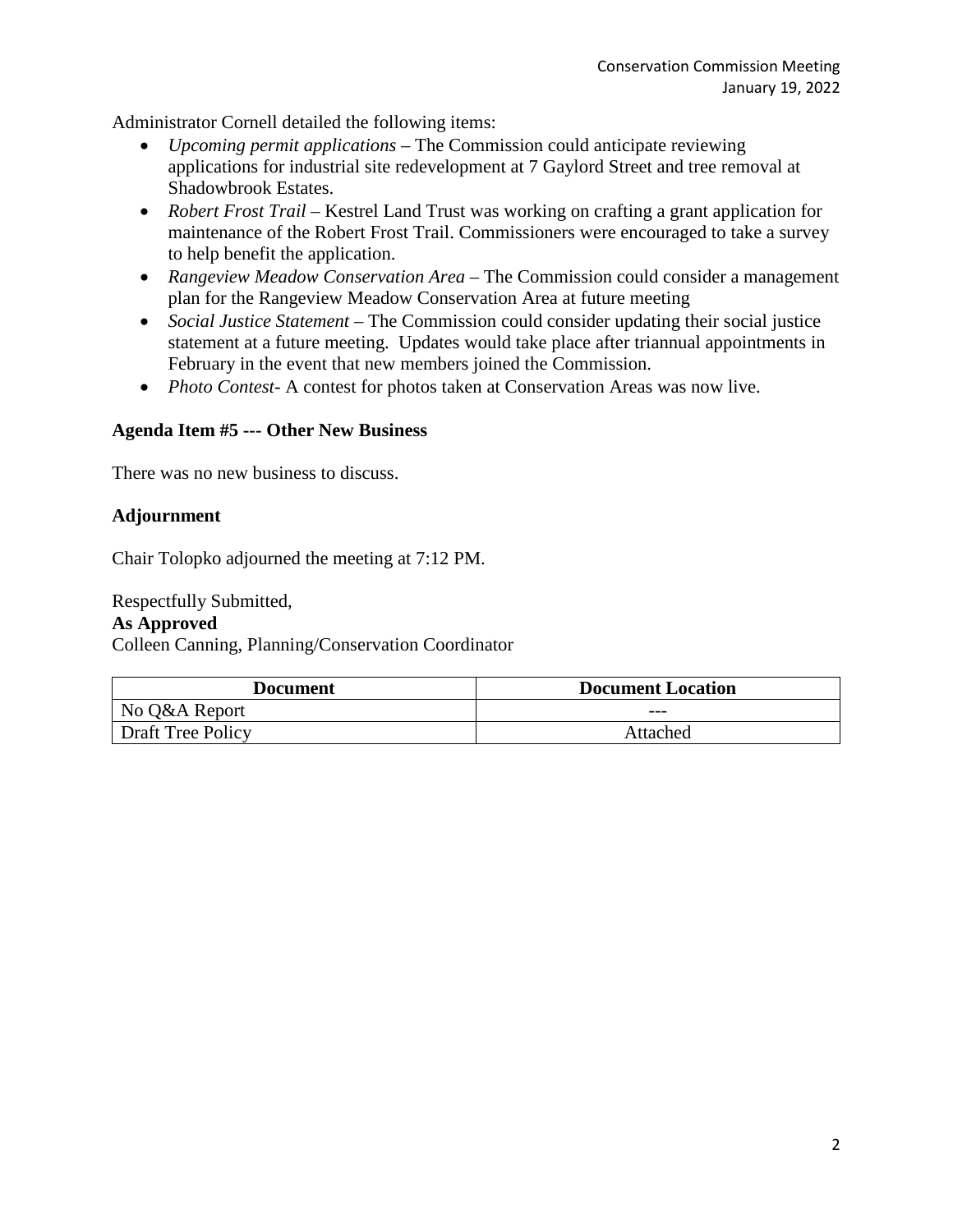## **DRAFT Replacement Tree Language**

Last Revised: Friday, January 14, 2022

#### **Proposed NEW Section 305-29 under Article IV Performance Standards (Wetland Regulations)**

**Background.** Trees within jurisdictional areas perform ecological functions by providing habitat for wildlife, reducing flood elevations, stabilizing soil, assisting nutrient uptake that improves water quality, and providing shade that contributes to healthy vegetation and cool water. Dead trees provide habitat for cavity nesters and organic nutrients for soil. However, the Conservation Commission recognizes that a tree which is diseased, dying, dead, too close to a dwelling, or otherwise compromised can pose a danger to persons and property prompting their removal. Wetland Resource Area, Buffer Zone and Riverfront Area typically provide a barrier between developed regions and primary resource areas such as wetlands, ponds, streams, and rivers – the primary resource areas of the Conservation Commission's interest and concern – and must be maintained in as close to their natural state as is reasonable to ensure the health and viability of the primary resource areas.

**Purpose.** This policy regulates tree removal and mitigation of tree removal within the jurisdictional areas overseen by the South Hadley Conservation Commission. It was developed to provide consistent implementation of the Commission's tree replacement policy; recognize the ecological value of natural wooded areas close to wetlands, streams, and waterways; protect the ecological functions trees provide in jurisdictional areas; and allow landowners to maintain safety and enjoyment for people and property. It recognizes that some projects may have unique circumstances in which a waiver to the standard 2:1 replacement ratio is not appropriate and offers other mitigation options. The Commission has jurisdiction over areas as defined in the Wetland Bylaw, Chapter 240.

**Standards for Tree Replacement.** No trees may be removed in jurisdictional areas unless permission has been granted by the Commission and/or the Conservation Administrator. This policy applies to all jurisdictional areas, whether natural or landscaped. Landscaped areas are those locations comprised predominantly of lawn or landscaping shrubs. Natural areas are those areas comprised predominantly of naturally occurring vegetation.

- (A) Guiding Principles
	- 1) Reason for tree removal. For tree cutting in jurisdictional areas to be approved, the tree must either:
		- i. Pose a safety threat, or
		- ii. Interfere substantially with the landowner's use of property.
	- 2) Conditions for tree removal.
		- i. Mitigation requirements. Any tree removed must be replaced by at a 2:1 ratio. Species selection must be approved by the Commission and/or Conservation Administrator.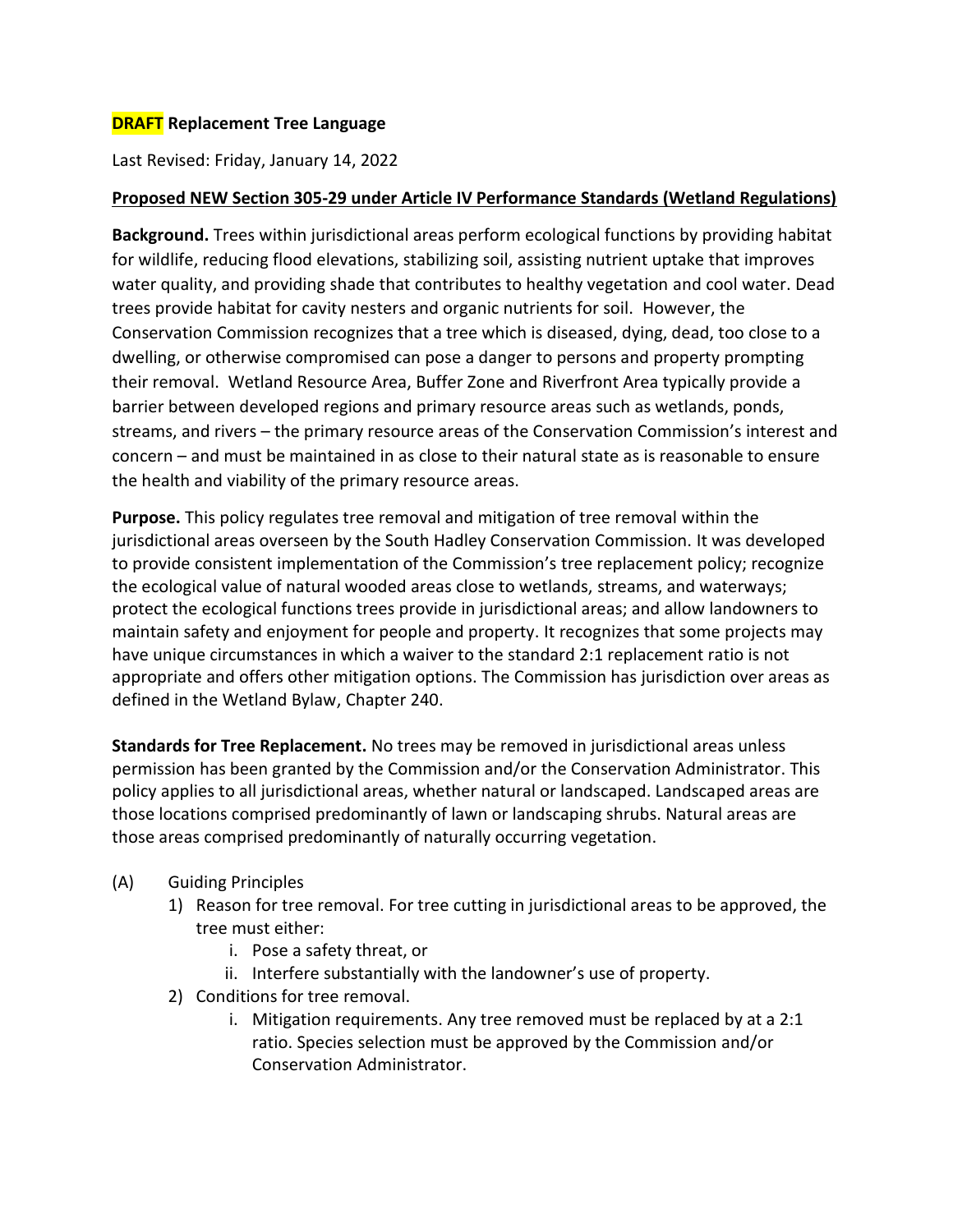- ii. Limits on equipment use. The Commission requires that all tree removal equipment remain on landscaped or paved areas and outside natural areas, to the greatest extent possible.
- iii. Limited grinding of stumps. To minimize disturbance, the only tree trunks that may be ground below the surface are those in landscaped areas or outside the 50' Conservation Zone.
- 3) Trees subject to this policy.
	- i. All trees (living or presumed diseased or dead) at least 3" in DBH (when measured 4.5 feet off the ground).
- 4) Tree Mitigation Requirements.
	- i. Trees are to be planted as close as reasonably possible to the resource area as the cut tree(s) being replaced.
	- ii. In order to optimize wildlife habitat value to the maximum extent practicable as well as ensure viability of the new plantings, replacement trees and shrubs shall be native New England species.
	- iii. If a waiver for mitigation is granted, payment of \$500 and any additional mitigation fee must be made to the Commission's Special Account for mitigation. Delivery of the check to the must be made prior to scheduling tree removal.
	- iv. Replacement trees shall survive at least two growing seasons with a full survival rate. Documentation of the survival rate at the end of two growing seasons shall be submitted to the Commission. If survival rate is not achieved, replacement plantings of the same species shall be made by the applicant.
- 5) Discretion. In certain cases, the Commission may exercise its discretion in the application of this policy. (See Waiver § # TBD)

**Waiver.** At its discretion, the Commission may grant a waiver to this policy. The Commission recognizes there can be circumstances unique to a specific site when 2:1 planting is not feasible. A waiver may be granted from the 2:1 planting requirement if the Commission finds any of the following apply to the site:

- 1. There is insufficient area to establish replacement plantings as required by this regulation due to existing vegetation;
- 2. There is a public utility or other similar conflict, such as with a right-of-way;
- 3. Other reasonable hardship site specific to the property.

If a waiver is granted, the property owner shall make a one-time \$500 waiver fee payment to the Conversation Special Account for mitigation. The property owner and/or applicant will work with the Commission to determine which of the following three options is appropriate to the project and will satisfy the replacement requirement.

1. Plant replacement trees at a ratio of 1:1